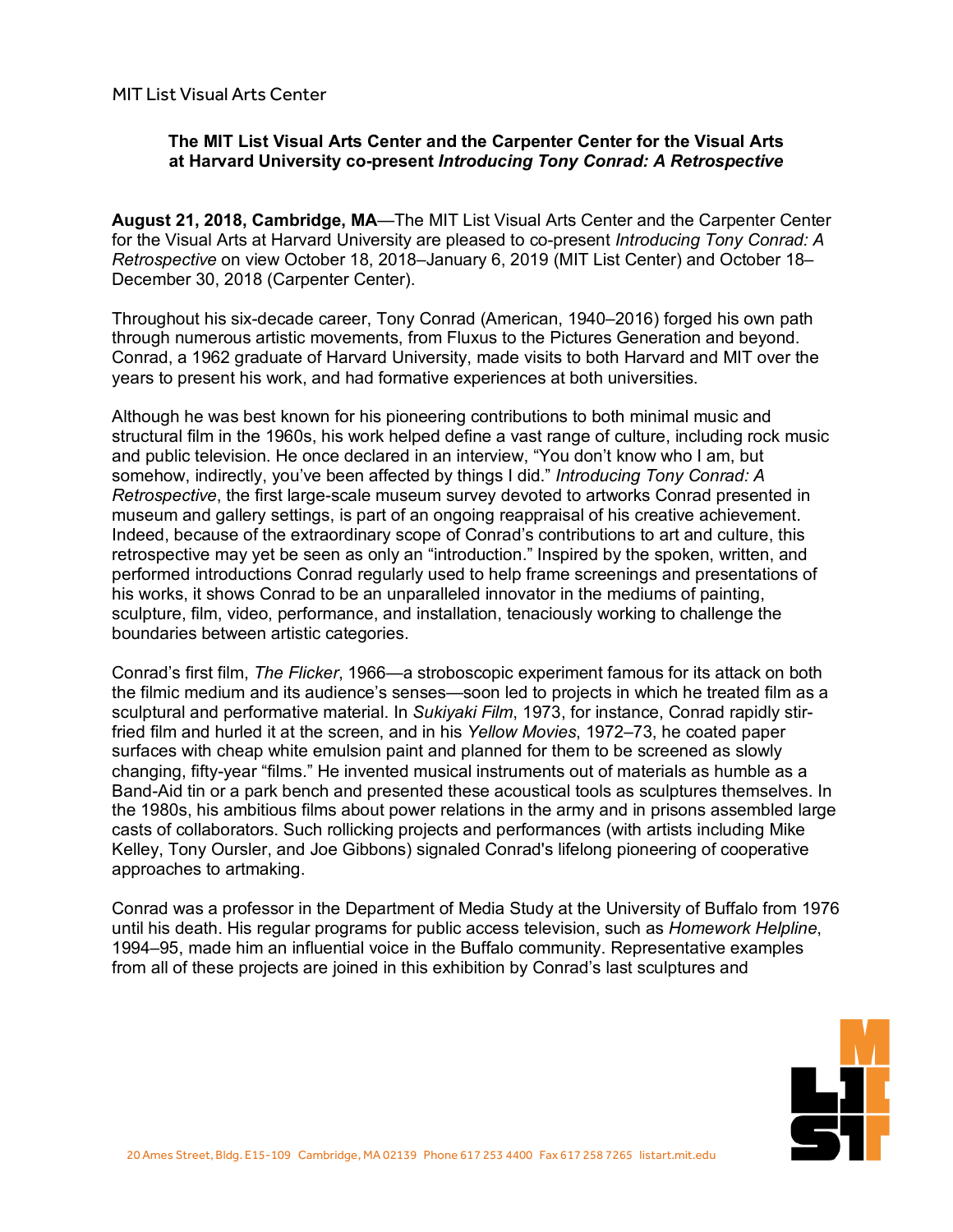installations, which evoked and critiqued what he perceived as an emerging culture of surveillance, control, and containment.

*Introducing Tony Conrad: A Retrospective* is on view at the MIT List Visual Arts Center (Oct. 18, 2018–Jan. 6, 2019) and the Carpenter [Center for the Visual Arts](https://carpenter.center/) (Oct. 18–Dec 30, 2018)

*Introducing Tony Conrad: A Retrospective* is organized by the Albright-Knox Art Gallery, Buffalo, NY. The exhibition has been made possible through the generosity of Galerie Buchholz, Berlin/Cologne/New York, and Greene Naftali, New York.

The Cambridge presentation is organized by Henriette Huldisch, Director of Exhibitions & Curator, MIT List Visual Arts Center and Dan Byers, John R. and Barbara Robinson Family Director, Carpenter Center for the Visual Arts.

The exhibition will travel to the Institute of Contemporary Art at the University of Pennsylvania in February 2019.

Exhibitions at the List Center are made possible with the support of Fotene Demoulas & Tom Coté, Audrey & James Foster, Idee German-Schoenheimer, Jane & Neil Pappalardo, Cynthia & John Reed, and Terry & Rick Stone. In-kind media sponsorship provided by 90.9 WBUR. Additional support for the List Center presentation of *Introducing Tony Conrad: A Retrospective* was generously provided by Galerie Buchholz, Berlin/Cologne/New York.

General operating support is provided by the Massachusetts Institute of Technology, the Council for the Arts at MIT, Philip S. Khoury, Associate Provost at MIT, the MIT School of Architecture + Planning, the Mass Cultural Council, and many generous individual donors. The Advisory Committee Members of the List Visual Arts Center are gratefully acknowledged.

# **PROGRAMS**

### **Opening Reception:** *Introducing Tony Conrad: A Retrospective*

Wednesday, October 17, 5–8 pm 6:00–7:30 pm at MIT List Visual Arts Center 6:30–8 pm at CCVA

#### **Screening: Tony Conrad Films**

In conjunction with *Introducing Tony Conrad: A Retrospective* Friday, October 19, 7 + 9 pm 7 pm: A program of Conrad's classic 16mm films, including his legendary The Flicker (1965, 30 min.) 9 pm: Tony Conrad: *Completely in the Present* (2016, Tyler Hubby, 102 min.) Location: Harvard Film Archive, Level 0

In collaboration with Harvard Film Archives

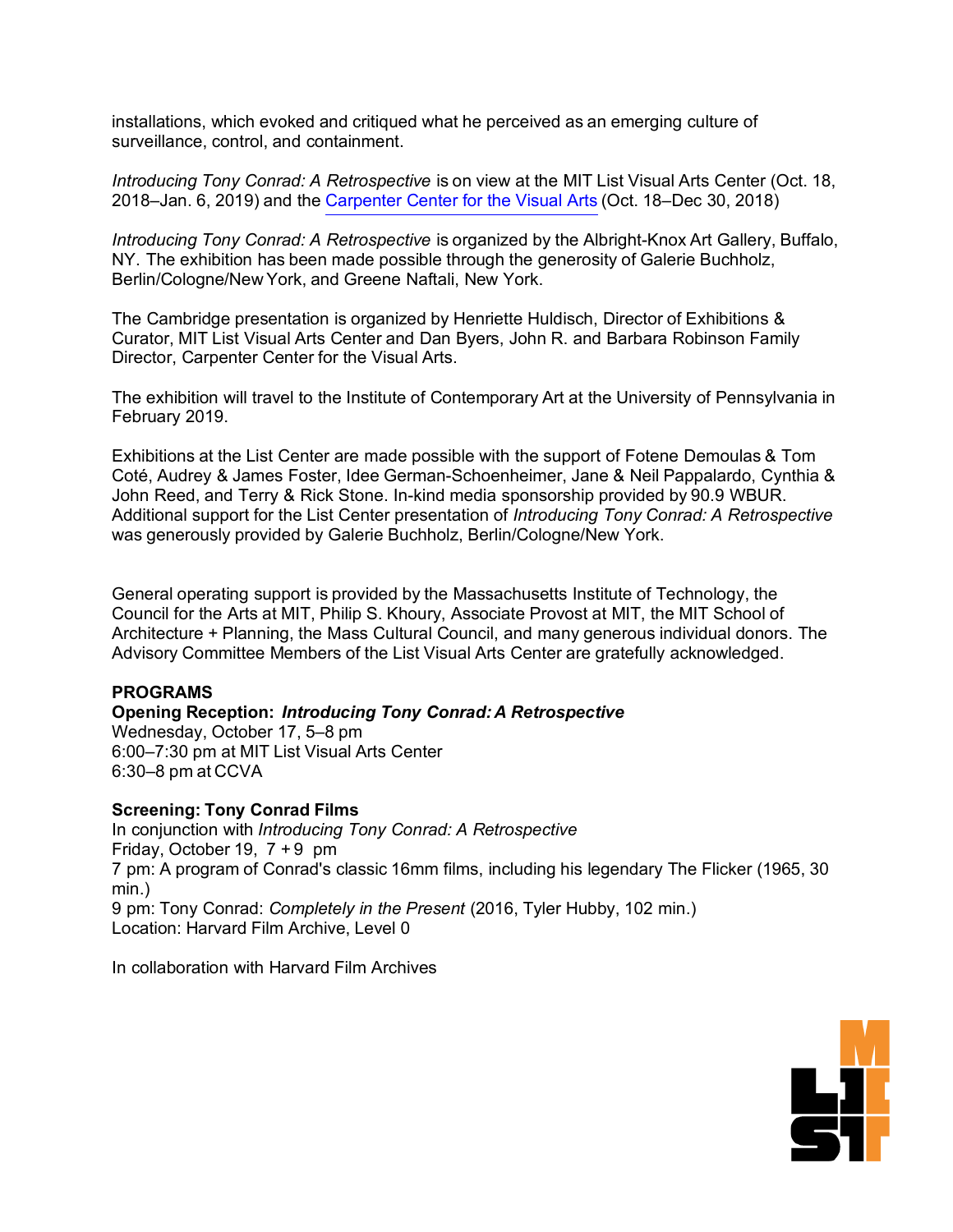### **Curatorial Walkthrough: Henriette Huldisch and Dan Byers**

In conjunction with *Introducing Tony Conrad: A Retrospective*  Friday, October 26, 12–2 pm Both locations: MIT List & CCVA

In collaboration with MIT List Visual Arts Center

# **In Response: Students Perform Responses to Tony Conrad's Works**

In conjunction with *Introducing Tony Conrad: A Retrospective* Tuesday, October 30, 7:30 pm Location: CCVA Level 3, Bookshop

In collaboration with Claire Chase, Harvard University Music Dept. Professor of the Practice + Neil Leonard, Artistic Director of the Berklee Interdisciplinary Arts Institute

#### **MIT Graduate Student Talk**

In conjunction with *Introducing Tony Conrad: A Retrospective*  Thursday, November 1, 6PM Location: MIT List Visual Arts Center

Speaker: Hane Lee, MIT Media Lab Opera of the Future group

#### **MIT Graduate Student Talk**

In conjunction with *Introducing Tony Conrad: A Retrospective* Thursday, November 29, 6 PM Location: MIT List Visual Arts Center

Speaker: Walker Downey, History Theory and Criticism of Architecture and Art program at MIT

#### **Screening: Tony Conrad Video Work**

In conjunction with *Introducing Tony Conrad: A Retrospective* Friday, November 16, 7 pm + Friday, November 30, 7 pm Location: Harvard Film Archive, Level 0

A two-part program of Conrad's pioneering video work. In collaboration with Harvard Film Archives.

**Sound Performances: Henry Flynt, Lary 7, and Damon & Naomi** In conjunction with *Introducing Tony Conrad: A Retrospective* Saturday, December 1, 7 pm Location: MIT List Visual Arts Center

In collaboration with MIT List Visual Arts Center + Non-Event

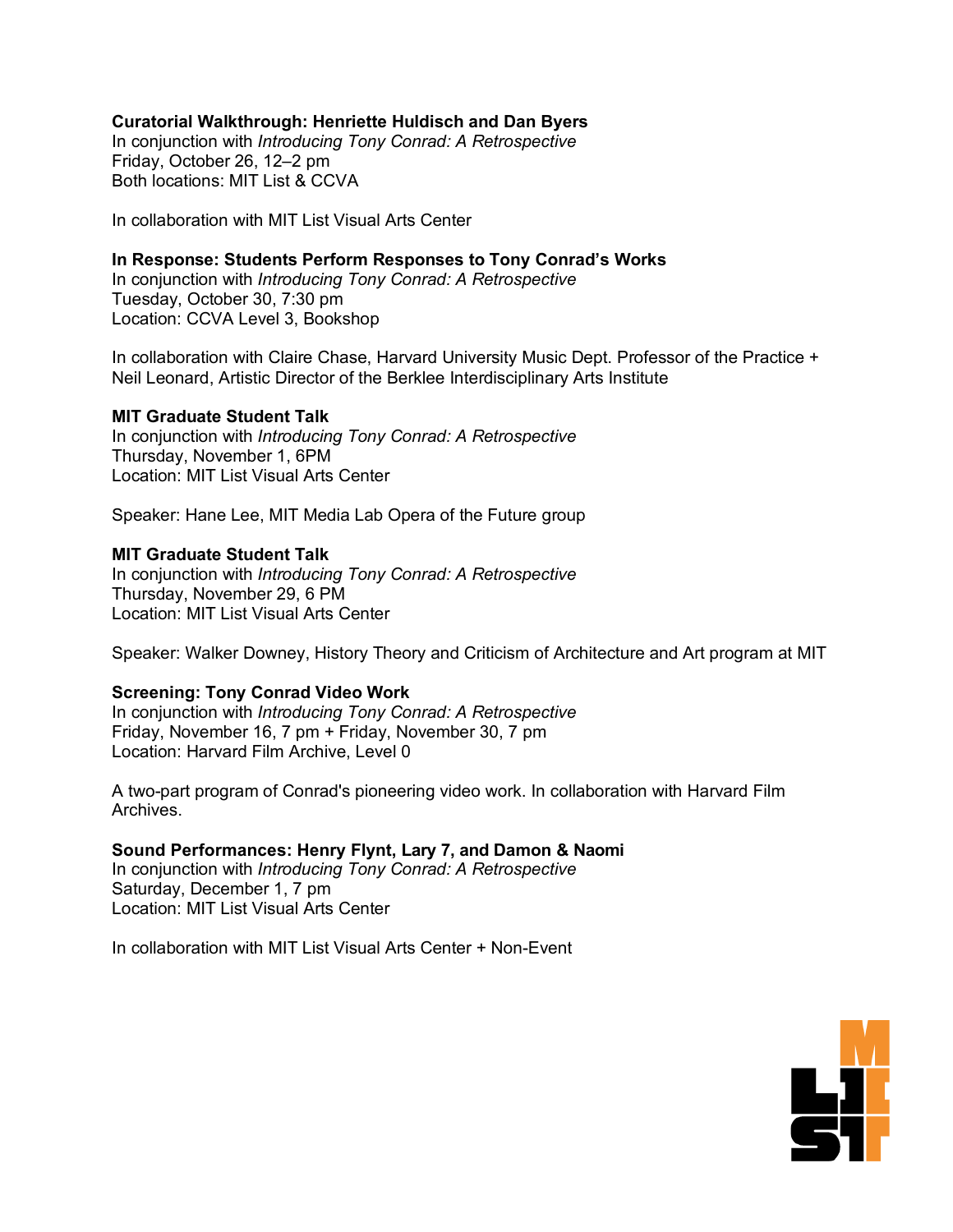# **About the MIT List Visual Arts Center**

The List Visual Arts Center is a creative laboratory that provides artists with space to experiment and push boundaries, creating a context for understanding how the contemporary visual arts reflect and express the complex social and cultural issues in a changing world. The dynamic annual program of six to nine gallery exhibitions includes a program of work by emerging artists, known as List Projects, as well as a broad range of educational programs, events, and scholarly publications. As the contemporary art museum at MIT, the List Center also maintains and adds to MIT's permanent collection; commissions new works through the MIT Percent-for-Art program; and oversees a program that lends approximately 600 works of art annually to MIT students.

# **CONTACT**

For high-resolution images, credit lines, checklist, or any other information, email: Mark Linga [mlinga@mit.edu](mailto:mlinga@mit.edu)

###